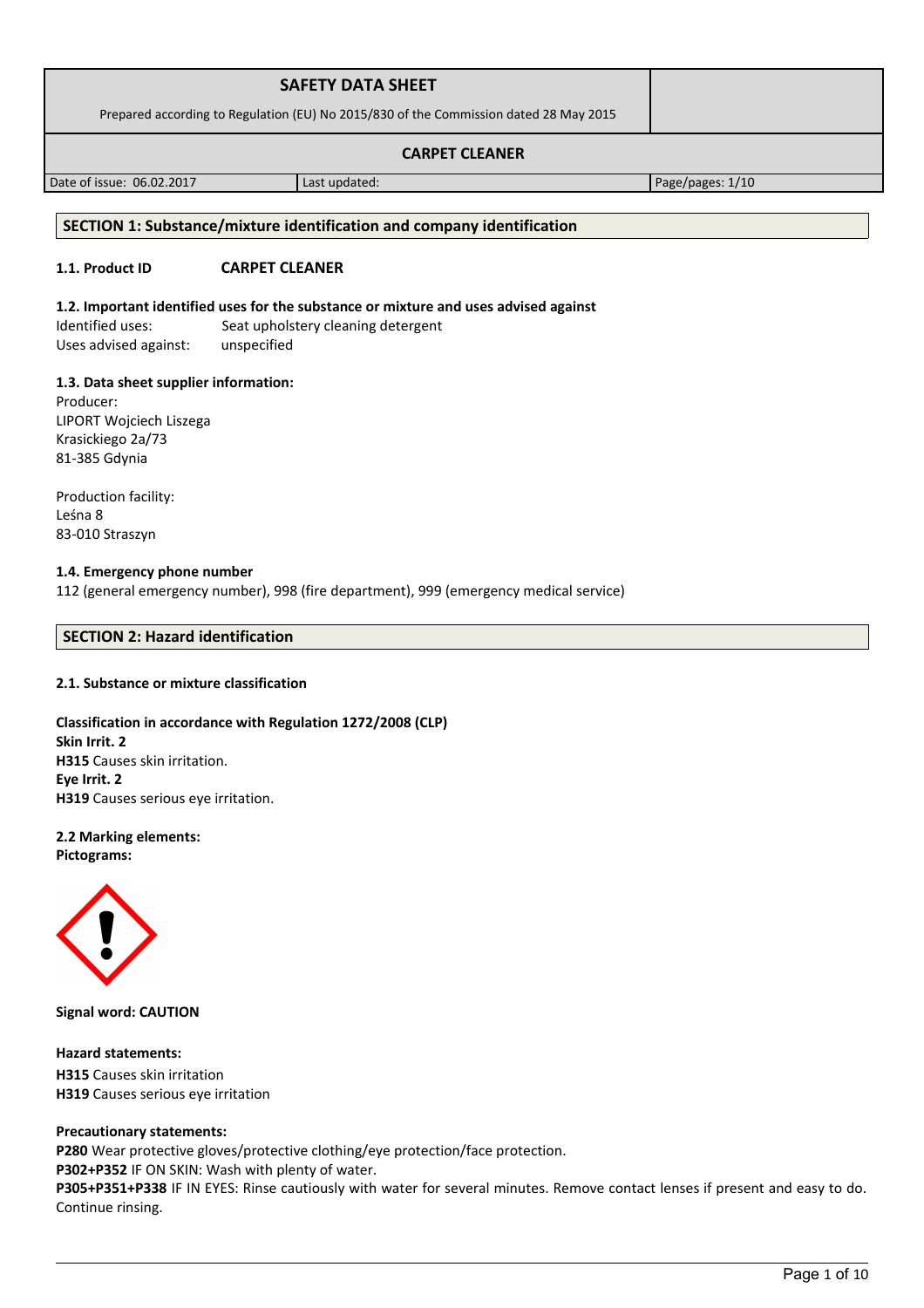|                                                                                       | <b>SAFETY DATA SHEET</b> |                  |
|---------------------------------------------------------------------------------------|--------------------------|------------------|
| Prepared according to Regulation (EU) No 2015/830 of the Commission dated 28 May 2015 |                          |                  |
| <b>CARPET CLEANER</b>                                                                 |                          |                  |
| Date of issue: 06.02.2017                                                             | Last updated:            | Page/pages: 2/10 |

# **Content of detergents in accordance with Regulation 648/2004/EC**

<5% nonionic surfactants <5% anionic surfactants <5% EDTA and its salts Fragrance

#### **2.3 Other hazards:**

No information regarding the meeting of PBT or vPvB criteria in accordance with appendix XIII of the REACH regulation. No appropriate research has been carried out on this product.

# **SECTION 3: Composition/component information**

#### **3.1. Substances**

Not applicable

#### **3.2. Mixtures**

Dangerous components:

|                                          |                 |                              | <b>CLP</b> classification      |
|------------------------------------------|-----------------|------------------------------|--------------------------------|
| <b>Product ID</b>                        | Quantity<br>[%] | <b>Hazard classification</b> | <b>Hazard statements codes</b> |
| ethanol [ethyl alcohol]                  |                 |                              |                                |
| CAS number: 64-17-5                      |                 |                              |                                |
| EC number: 200-578-6                     |                 |                              |                                |
| Index number: 603-002-00-5               | $0 - 5$         | Flam. Liq. 2                 | H <sub>225</sub>               |
| REACH registration number: the substance |                 |                              |                                |
| is subject to the transitional period    |                 |                              |                                |
| regulations                              |                 |                              |                                |
| alcohols, C12-14, ethoxylated, sulfates, |                 |                              |                                |
| sodium salts                             |                 |                              |                                |
| CAS number: 68891-38-3                   |                 | Eye Dam. 1                   | H318                           |
| EC number: 500-234-8                     | $0 - 2.5$       | Skin Irrit. 2                | H315                           |
| Index number: -                          |                 | <b>Aquatic Chronic 3</b>     | H412                           |
| REACH registration number: 01-           |                 |                              |                                |
| 2119488639-16-XXXX                       |                 |                              |                                |
| 1-butoxy-2-propanol                      |                 |                              |                                |
| CAS number: 5131-66-8                    |                 |                              |                                |
| EC number: 225-878-4                     |                 | Eye Irrit. 2                 | H319                           |
| Index number: 603-052-00-8               | $0 - 2$         | Skin Irrit. 2                | H315                           |
| REACH registration number: the substance |                 |                              |                                |
| is subject to the transitional period    |                 |                              |                                |
| regulations                              |                 |                              |                                |
| Alcohols, C9-11, ethoxylated             |                 |                              |                                |
| CAS number: 68439-46-3                   |                 |                              |                                |
| EC number: -                             |                 |                              |                                |
| Index number: -                          | $0 - 2$         | Eye Dam. 1                   | H318                           |
| REACH registration number: the substance |                 |                              |                                |
| is subject to the transitional period    |                 |                              |                                |
| regulations                              |                 |                              |                                |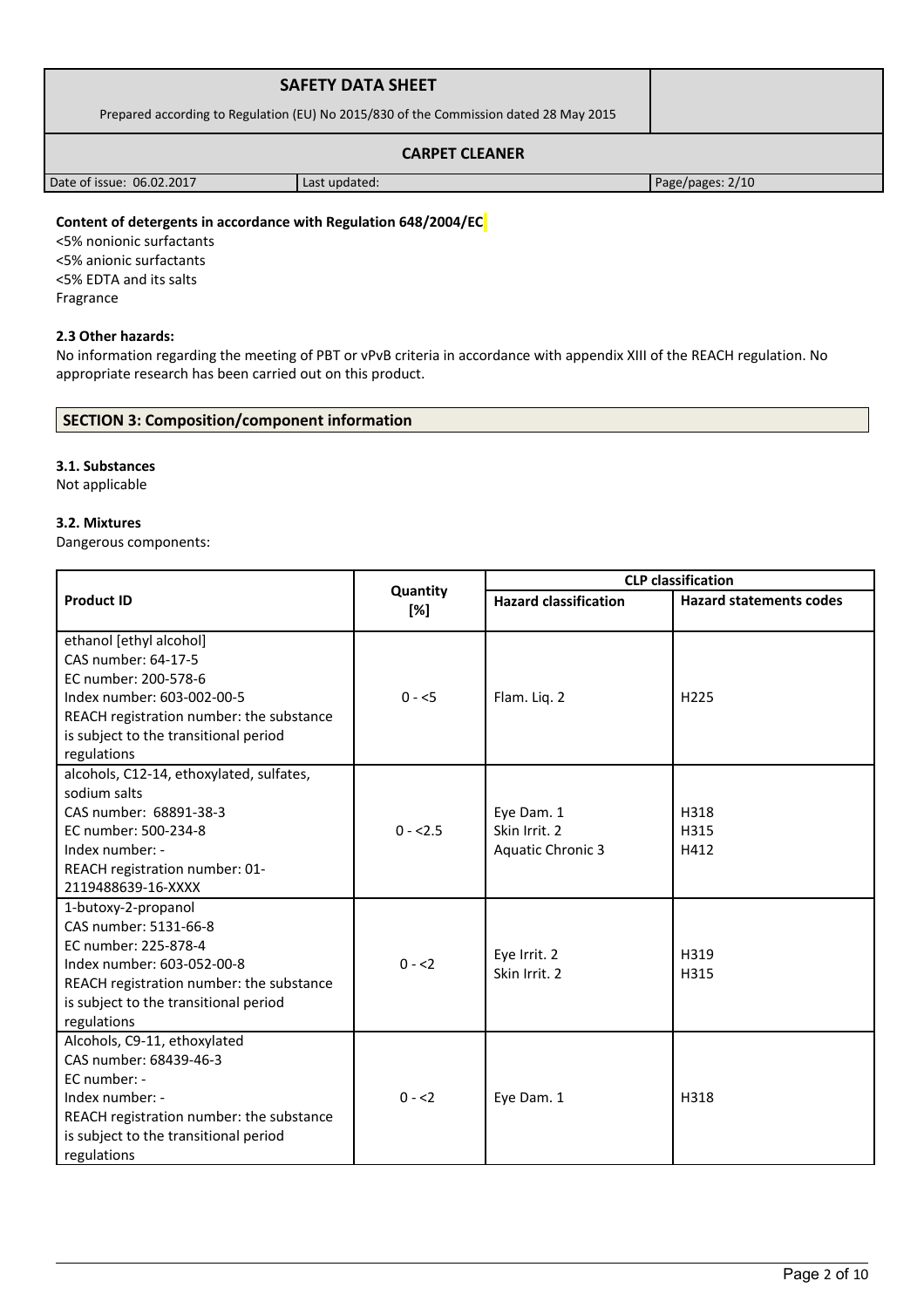| <b>SAFETY DATA SHEET</b>                                                              |  |
|---------------------------------------------------------------------------------------|--|
| Prepared according to Regulation (EU) No 2015/830 of the Commission dated 28 May 2015 |  |
| <b>CARPET CLEANER</b>                                                                 |  |

Date of issue: 06.02.2017 Last updated: Page/pages: 3/10

| EDTA Na4                                 |         |               |      |
|------------------------------------------|---------|---------------|------|
| CAS number: 64-02-8                      |         |               |      |
| EC number: 200-573-9                     |         |               |      |
| Index number: 607-428-00-2               | $0 - 1$ | Acute Tox. 4  | H302 |
| REACH registration number: the substance |         | Eye Dam. 1    | H318 |
| is subject to the transitional period    |         |               |      |
| regulations                              |         |               |      |
| sodium hydroxide                         |         |               |      |
| CAS number: 1310-73-2                    |         |               |      |
| EC number: 215-185-5                     |         |               |      |
| Index number: 011-002-00-6               | $0 - 1$ | Skin Corr. 1A | H314 |
| REACH registration number: the substance |         |               |      |
| is subject to the transitional period    |         |               |      |
| regulations                              |         |               |      |
| *Unique concentration:                   |         |               |      |
| Eye Dam. 1: $C \ge 10\%$                 |         |               |      |
| Eye Irrit. 2: $5\% \leq C \leq 10\%$     |         |               |      |

The full meaning of hazard statements has been given in section 16.

# **SECTION 4: First aid measures**

## **4.1. Description of first aid measures**

#### **Routes of exposure:**

Inhalation, ingestion, skin and eye contact.

**Inhalation:**

Take the affected person out into fresh air. Place in a comfortable position. Ensure peace and protect against heat loss.

Provide medical assistance if necessary.

# **Consumption:**

Rinse mouth with water, drink 2-3 cups of water, consult a doctor. Do not induce vomiting. If unconscious do not give anything by mouth.

Transport the affected person to hospital if necessary. Ensure peace, place in a lying position and protect against heat loss. **Eye contact:**

Remove any contact lenses if possible.

Flush with plenty of lukewarm water for 10–15 minutes with eyelids wide open. Place the upper eyelid on the lower eyelid from time to time. Cover the eyes with a compress.

Provide ophthalmologist assistance if necessary.

**Skin contact:**

Take off the contaminated clothes and shoes.

Wash the contaminated skin with plenty of water and then with water containing mild soap.

Seek medical attention if skin irritation persists.

# **4.2. Most important symptoms and effects, both acute and delayed**

No further data available.

# **4.3. Indication of any immediate medical attention and special treatment needed**

The course of action is decided on by a medical doctor, based on an examination of the person affected.

# **SECTION 5: Fire emergency procedure**

# **5.1. Extinguishing agents:**

**Suitable extinguishing agents:** alcohol-resistant foam or dry extinguishing agents, carbon dioxide extinguishers, sand, soil, water aerosol. Choose extinguishing agents based on the conditions of the environment.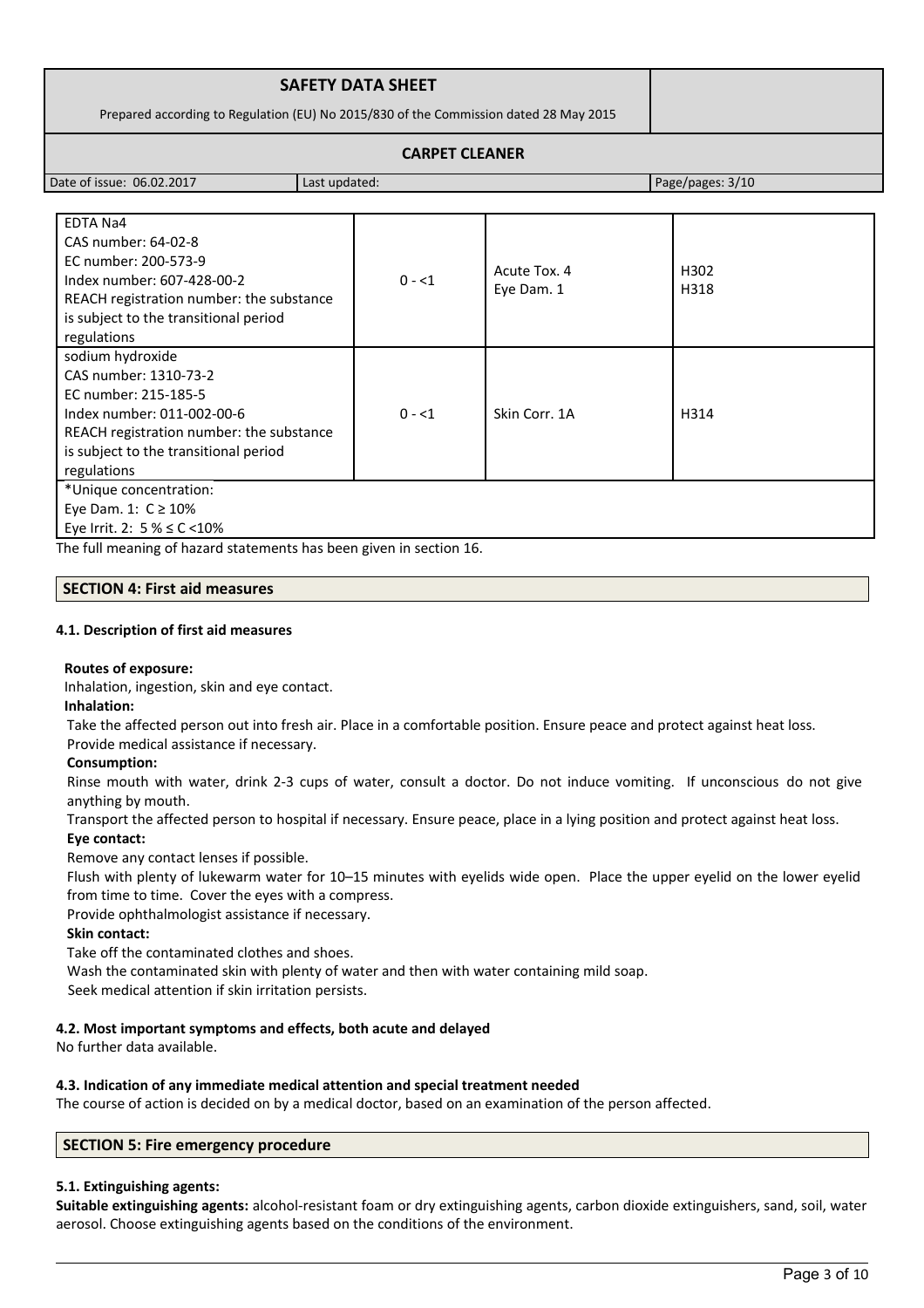| <b>SAFETY DATA SHEET</b><br>Prepared according to Regulation (EU) No 2015/830 of the Commission dated 28 May 2015 |               |                  |  |
|-------------------------------------------------------------------------------------------------------------------|---------------|------------------|--|
| <b>CARPET CLEANER</b>                                                                                             |               |                  |  |
| Date of issue: 06.02.2017                                                                                         | Last updated: | Page/pages: 4/10 |  |

**Unsuitable extinguishing agents:** High volume water jet.

#### **5.2. Special threats related to the substance or mixture**

In case of fire, high temperatures cause a release of hazardous decomposition products that contain carbon monoxides.

#### **5.3. Information for the fire department**

Spray the containers located in the fire area with water, remove from the hazardous area if possible. In case of a fire in an enclosed environment, use protective clothing and compressed air breathing apparatus. Do not allow the extinguishing agents into ground waters, surface waters, or sewage systems.

#### **SECTION 6: Measures regarding accidental release into the environment**

#### **6.1. Individual safety measures, protective equipment and emergency procedures**

For persons other than emergency personnel: notify the appropriate authorities of the emergency. Remove any persons not participating in the containment procedures from the contamination area. For emergency personnel: Ensure proper ventilation, use individual safety measures.

#### **6.2. Environmental safety measures**

Prevent the contamination from spreading into sewage systems and water reservoirs.

#### **6.3. Methods of removing and preventing the spread of contamination:**

Prevent the contamination from spreading and attempt removal using absorptive materials (sand, diatomite, universal absorbent), place the contaminated materials in properly marked containers for subsequent utilization in accordance with the mandatory provisions of the law.

#### **6.4. References to other sections**

Product waste disposal – see section 13 of this data sheet. Individual protective measures – see section 8 of this data sheet.

#### **SECTION 7: Storage and use of substances and mixtures**

#### **7.1. Precautions for safe handling**

#### **Recommendations for handling the mixture**

Avoid direct contact with the mixture.

Avoid inhalation.

Prevent from spreading into sewage systems. **Apply general provisions of the industrial work hygiene**  Do not eat, drink or smoke when using the product. Replace the contaminated clothing. Wash hands thoroughly after handling. Wash contaminated clothing before reusing. Wash hands and face before breaks at work.

#### **7.2. Safe storage regulations, including any mutual incompatibility information**

Store in a well-ventilated area. Keep container tightly closed. Store in a cool place. Protect from sunlight and sources of heat.

Do not store with food or animal feeding stuffs.

Always use containers made of materials analogous to the original ones.

Open containers should be handled very carefully so as to prevent spillage.

Do not handle until all safety precautions have been read and understood.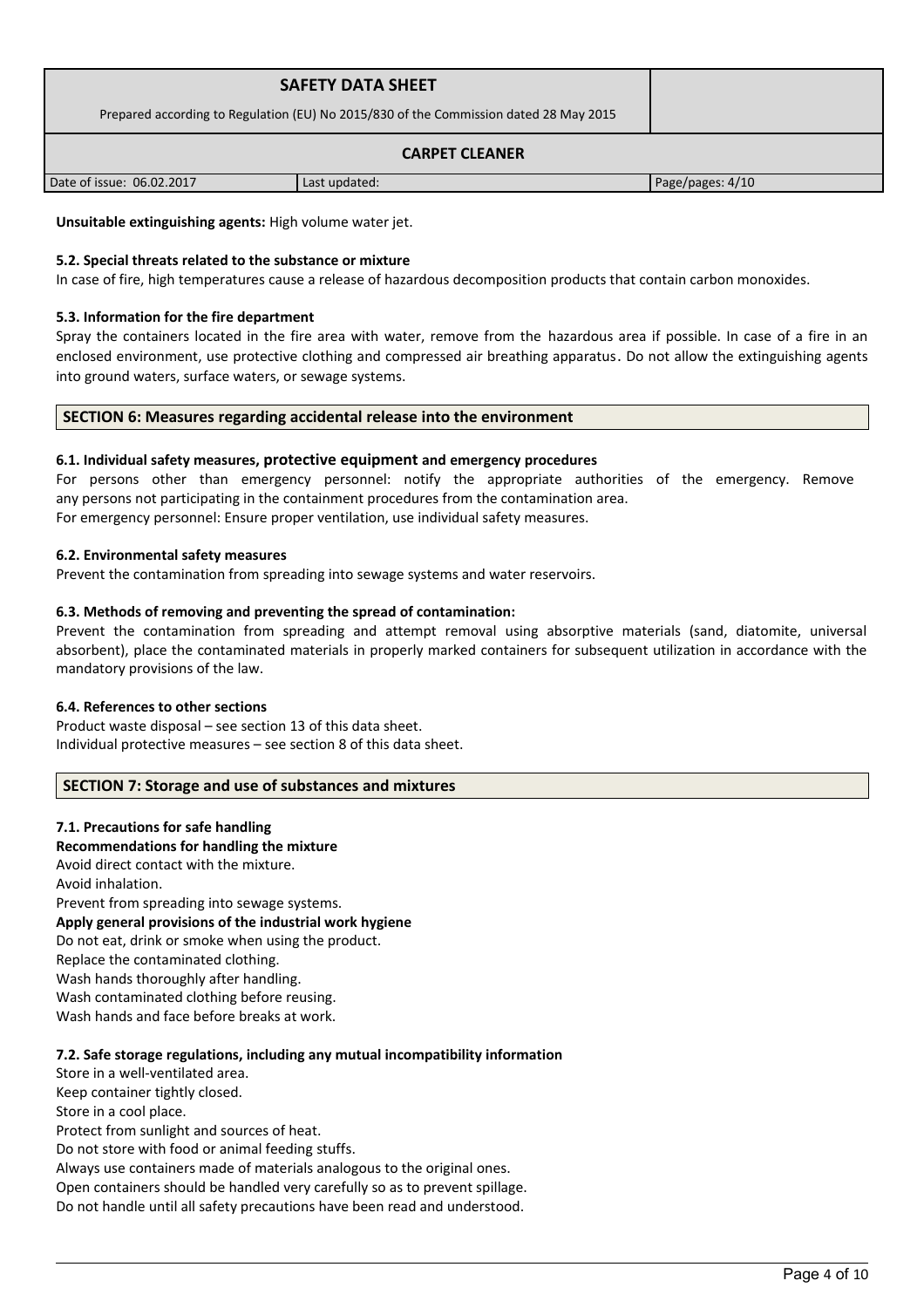|                                                                                       | <b>SAFETY DATA SHEET</b> |                  |
|---------------------------------------------------------------------------------------|--------------------------|------------------|
| Prepared according to Regulation (EU) No 2015/830 of the Commission dated 28 May 2015 |                          |                  |
| <b>CARPET CLEANER</b>                                                                 |                          |                  |
| Date of issue: 06.02.2017                                                             | Last updated:            | Page/pages: 5/10 |

## **7.3. Specific end use(s)**

See section 1.2 of this data sheet.

#### **SECTION 8: Exposure controls/individual protective measures**

#### **8.1. Control parameters**

#### **The national highest acceptable concentration values in the work environment**

in accordance with the Notice of the Minister of Labor and Social Policy of 6 June 2014 on the highest acceptable concentration and intensity of factors detrimental to health in the work environment (Dz.U. (Journal of Laws) 2014, item 817).

| <b>NAME OF THE SUBSTANCE</b> | ID                                                                          | NDS(mg/m3) | NDSCh $(mg/m^3)$ | $NDSP$ (mg/m3) |
|------------------------------|-----------------------------------------------------------------------------|------------|------------------|----------------|
| ethanol [ethyl alcohol]      | CAS number: 64-17-5<br>EC number: 200-578-6<br>Index number: 603-002-00-5   | 1900       | ---              | ---            |
| sodium hydroxide             | CAS number: 1310-73-2<br>EC number: 215-185-5<br>Index number: 011-002-00-6 | 0.5        |                  | ---            |

## Fatty alcohol C12-14, ethoxylated, alkyl sulfates, sodium salts

DNEL – workers, long-term exposure, dermal (systemic effects): 2750 mg/kg

DNEL – workers, long-term exposure, inhalation (systemic effects): 175 mg/m<sup>3</sup>

DNEL – consumers, long-term exposure, dermal (systemic effects): 1650 mg/kg

DNEL – consumers, long-term exposure, inhalation (systemic effects): 52 mg/m<sup>3</sup>

DNEL – consumers, long-term exposure, oral (systemic effects): 15 mg/m3

PNEC – fresh water environment: 0.24 mg/l

PNEC – sea water environment: 0.024 mg/l

PNEC – sediment environment (fresh water): 5.45 mg/kg

PNEC – sediment environment (sea water): 0.545 mg/kg

PNEC – sewage treatment plant environment: 10 mg/l

PNEC – soil environment: 0.946 mg/kg

#### **8.2. Exposure controls**

**Appropriate technical control measures:** Storage rooms and work stations should be adequately ventilated to keep vapor concentration below the limit value.

#### **Appropriate technical control measures**

Storage rooms and work stations should be adequately ventilated. **Individual safety measures** 



#### **Face and eye protection**

If while using the product splashing may occur – use tight-fitting safety glasses or faceshield screens according to EN 166. **Skin protection** 



#### **Hand protection**

Wear protective gloves according to EN 374.

Recommended material: nitrile or butyl rubber (thickness: 0.4 mm, penetration time >480 min)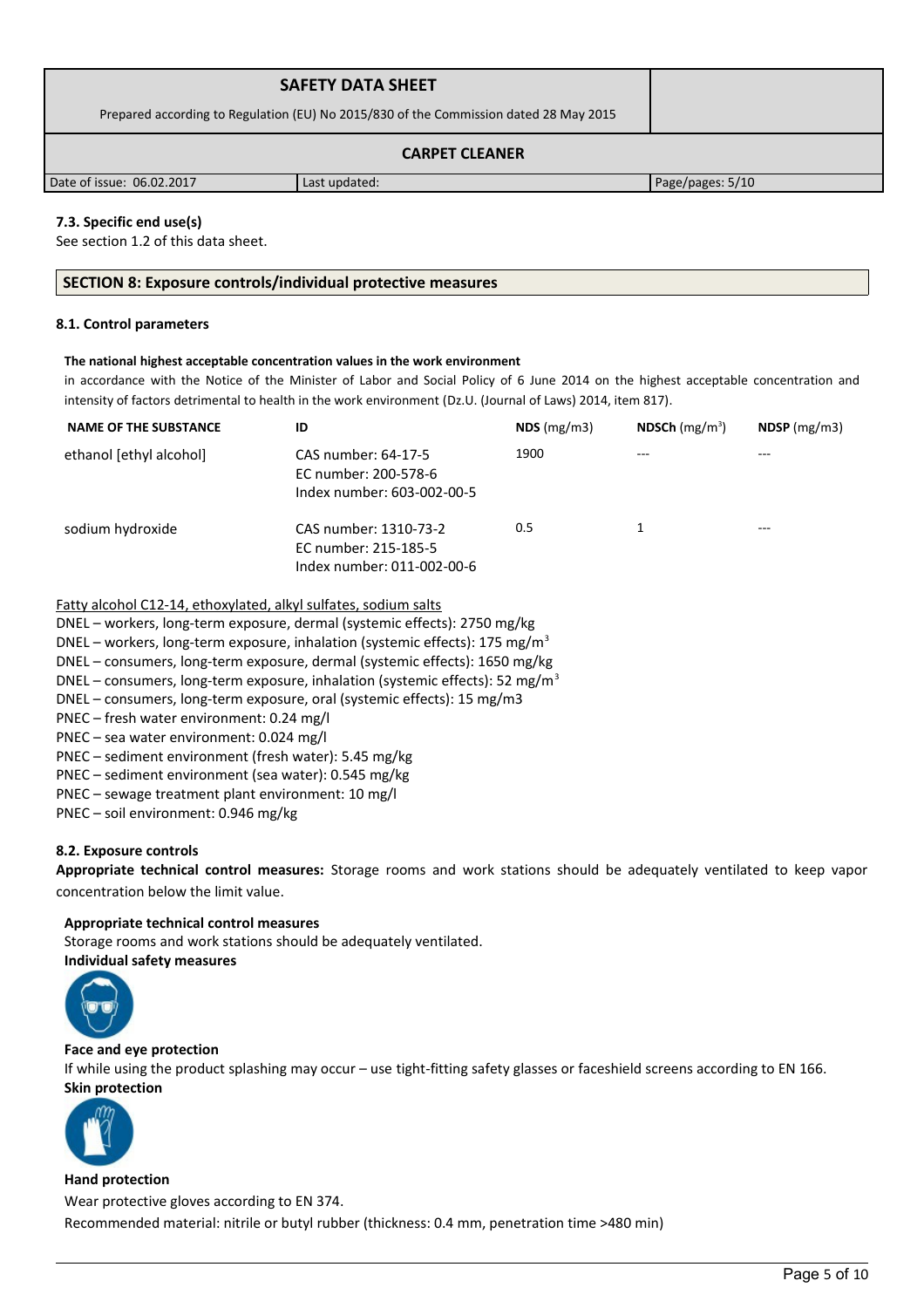|                                                                                       | <b>SAFETY DATA SHEET</b> |                  |  |
|---------------------------------------------------------------------------------------|--------------------------|------------------|--|
| Prepared according to Regulation (EU) No 2015/830 of the Commission dated 28 May 2015 |                          |                  |  |
| <b>CARPET CLEANER</b>                                                                 |                          |                  |  |
| Date of issue: 06.02.2017                                                             | Last updated:            | Page/pages: 6/10 |  |

When selecting glove materials, consider their breakthrough time, rates of diffusion and degradation.

The protective gloves should be regularly changed or replaced immediately if damaged (torn, perforated), or when first signs of wear and changes in their appearance occur (color, flexibility, shape).

A protective cream should be applied to all uncovered parts of the body.

## *Body protection*

Use protective workwear.

The selection of individual protection measures must be made taking into account the concentration and quantity of the hazardous substance occurring in the work environment.

#### **Respiratory tract protection**

Not necessary if ventilation is adequate.

**Environment exposure controls** 

Do not discharge into sewage systems or ground waters.

## **General safety and hygiene recommendations**

Follow good hygiene practice.

## **SECTION 9: Physical and chemical properties**

## **9.1. Basic physical and chemical property information**

| Appearance:                                   | Under normal conditions: liquid |  |
|-----------------------------------------------|---------------------------------|--|
| Color:                                        | Unspecified                     |  |
| Odor:                                         | Unspecified                     |  |
| <b>Odor threshold:</b>                        | Unspecified                     |  |
| pH:                                           | Unspecified                     |  |
| Melting point/freezing point:                 | Unspecified                     |  |
| Initial boiling point and boiling range:      | Unspecified                     |  |
| Flash point:                                  | Unspecified                     |  |
| Flammability (solid, gas):                    | Unspecified                     |  |
| Upper/lower flammability or explosive limits: | Unspecified                     |  |
| Vapor pressure                                | Unspecified                     |  |
| Vapor density:                                | Unspecified                     |  |
| <b>Relative density:</b>                      | Unspecified                     |  |
| Solubility:                                   | Soluble in water                |  |
| Partition coefficient: n-octanol/water:       | Unspecified                     |  |
| Auto-ignition temperature:                    | Unspecified                     |  |
| Decomposition temperature:                    | Unspecified                     |  |
| <b>Viscosity:</b>                             | Unspecified                     |  |
| <b>Explosive properties:</b>                  | Not applicable                  |  |
| <b>Oxidizing properties:</b>                  | Not applicable                  |  |
|                                               |                                 |  |

#### **9.2. Additional information**

No additional analysis results.

## **SECTION 10: Stability and reactivity**

#### **10.1. Reactivity**

The mixture is chemically stable under normal conditions.

#### **10.2. Chemical stability**

The product is stable when properly used, stored and transported.

#### **10.3. Potential for hazardous reactions**

No data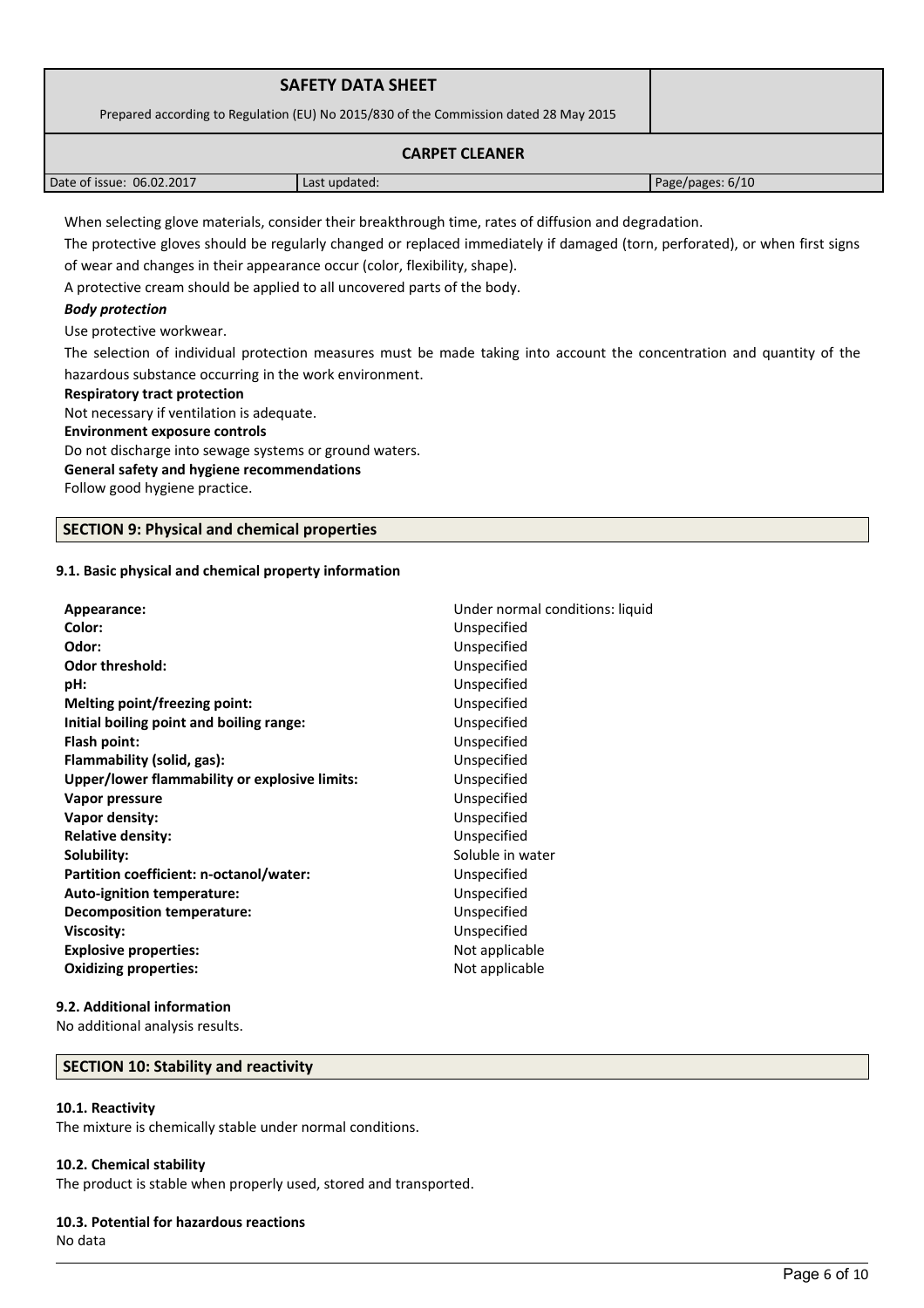|                                                                                       | <b>SAFETY DATA SHEET</b> |                  |  |
|---------------------------------------------------------------------------------------|--------------------------|------------------|--|
| Prepared according to Regulation (EU) No 2015/830 of the Commission dated 28 May 2015 |                          |                  |  |
| <b>CARPET CLEANER</b>                                                                 |                          |                  |  |
| Date of issue: 06.02.2017                                                             | Last updated:            | Page/pages: 7/10 |  |

#### **10.4. Conditions to avoid**

Avoid high temperatures, direct sunlight, hot surfaces and open fire.

#### **10.5. Incompatible materials**

Avoid contact with oxidizing agents.

#### **10.6. Hazardous decomposition products**

Do not occur when used in accordance with its purpose.

## **SECTION 11: Toxicological information**

#### **11.1. Information regarding toxicological effects**

#### **Acute toxicity**

Based on available data, the classification criteria are not met. Fatty alcohol C12-14, ethoxylated, alkyl sulfates, sodium salts oral: LD50 (rat) >5 000 mg/kg skin: LD50 (rat) >2000 mg/kg Alcohols, C9-11, ethoxylated LD50 (oral, rat) >2900 mg/kg **Skin corrosion/irritation** Causes skin irritation. **Serious eye injury/irritation** Causes serious eye irritation. **Allergenic influence on respiratory tract or skin** Based on available data, the classification criteria are not met. **Mutagenic influence on reproductive cells** Based on available data, the classification criteria are not met. **Carcinogenicity** Based on available data, the classification criteria are not met. **Harmful influence on reproductive organs** Based on available data, the classification criteria are not met. **Toxic influence on target organs – single exposure** Based on available data, the classification criteria are not met. **Toxic influence on target organs – repeated exposure** Based on available data, the classification criteria are not met. **Hazard caused by aspiration** Based on available data, the classification criteria are not met. **SECTION 12: Environmental information**

#### **12.1. Toxicity**

Fatty alcohol C12-14, ethoxylated, alkyl sulfates, sodium salts Toxicity for fish (Brachydanio rerio): LC50 >1-10 mg/l (OECD 203) NOEC 1.2 mg/l (lit.) Toxicity for daphnia (Daphnia magna): EC50 >1-10 mg/l/48 h (OECD 202) NOEC >0.1-1 mg/l /21d (OEDC 211) Toxicity for algae (Desmodesmus subspicatus): EC50 >10-100 mg/l/72 h (OECD 201) Toxicity for bacteria: EC10 > 10000 mg/l (Pseudomonas putida) Alcohols, C9-11, ethoxylated Acute toxicity for fish: LC50 8 to 9 mg/l/96 h (Oncorhynchus mykiss, Salmo gairdneri)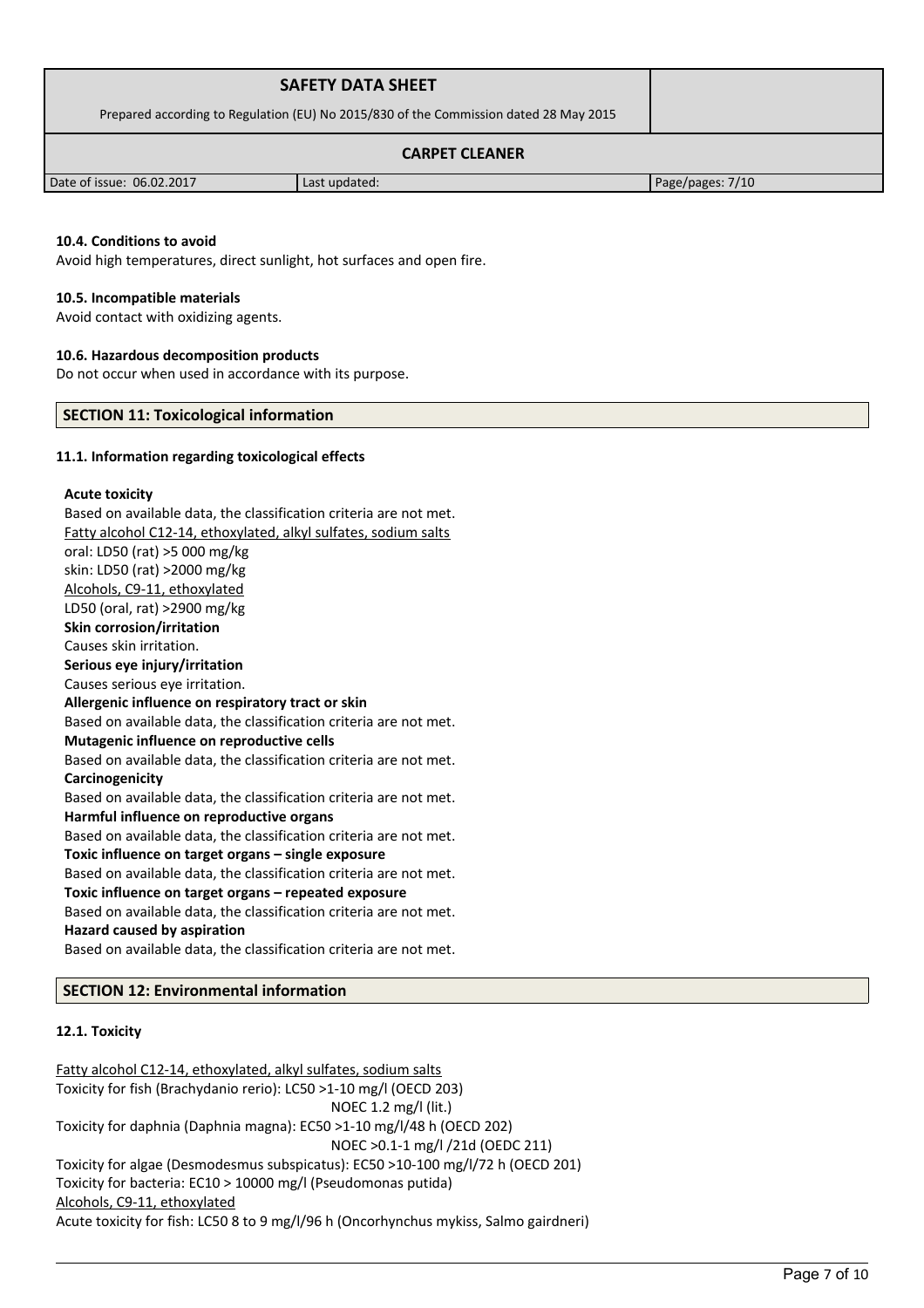|                                                                                       | <b>SAFETY DATA SHEET</b> |                  |
|---------------------------------------------------------------------------------------|--------------------------|------------------|
| Prepared according to Regulation (EU) No 2015/830 of the Commission dated 28 May 2015 |                          |                  |
| <b>CARPET CLEANER</b>                                                                 |                          |                  |
| Date of issue: 06.02.2017                                                             | Last updated:            | Page/pages: 8/10 |

# **12.2. Durability and dissolution potential**

Fatty alcohol C12-14, ethoxylated, alkyl sulfates, sodium salts Biodegradability: >70% after 28 days – easily biodegradable Alcohols, C9-11, ethoxylated Easily biodegradable.

Surfactants meet the criteria laid down in Regulation (EC) 648/2004 on detergents.

#### **12.3. Bioaccumulation capacity**

Fatty alcohol C12-14, ethoxylated, alkyl sulfates, sodium salts No bioaccumulative potential.

## **12.4. Soil mobility**

Fatty alcohol C12-14, ethoxylated, alkyl sulfates, sodium salts Adsorption in soil: Ko/c: 191 (calculated)

# **12.5. Results of PBT and vPvB properties evaluation**

No data

# **12.6. Other harmful effects**

No data

## **SECTION 13: Waste disposal**

# **13.1. Waste disposal methods**

Empty containers should be transported to an authorized company in order to be reprocessed or recycled.

Do not store with municipal waste.

Do not discharge into sewage systems, surface waters or wastewater.

## **Waste code**

Act of 14 December 2012 on waste (Dz.U. (Journal of Laws) 2013, item 21).

Regulation of the Minister of Environment of 9 September 2014 on the waste catalogue (Dz.U. (Journal of Laws) 2014, item 1923).

The waste code must be assigned individually at the location where the waste is produced, depending on the industry in which it is used.

# **SECTION 14: Transport information**

|       |                                              | <b>ADR/RID</b> | <b>IMGD</b> | <b>IATA</b> |
|-------|----------------------------------------------|----------------|-------------|-------------|
| 14.1. | <b>UN</b> number                             | ---            | $---$       | ---         |
| 14.2. | UN proper shipping name                      |                | $---$       |             |
| 14.3. | Transport hazard class(es)                   | ---            | ---         | ---         |
|       | Warning sticker No.                          | ---            | ---         | ---         |
|       |                                              |                |             |             |
| 14.4. | <b>Packing group</b>                         | ---            | ---         | ---         |
| 14.5. | Threat to the environment                    | ---            | $---$       | ---         |
| 14.6. | Special precautions for users                | Not applicable |             |             |
| 14.7. | Bulk transport in accordance with the MARPOL | Not applicable |             |             |
|       | convention appendix II and the IBC code      |                |             |             |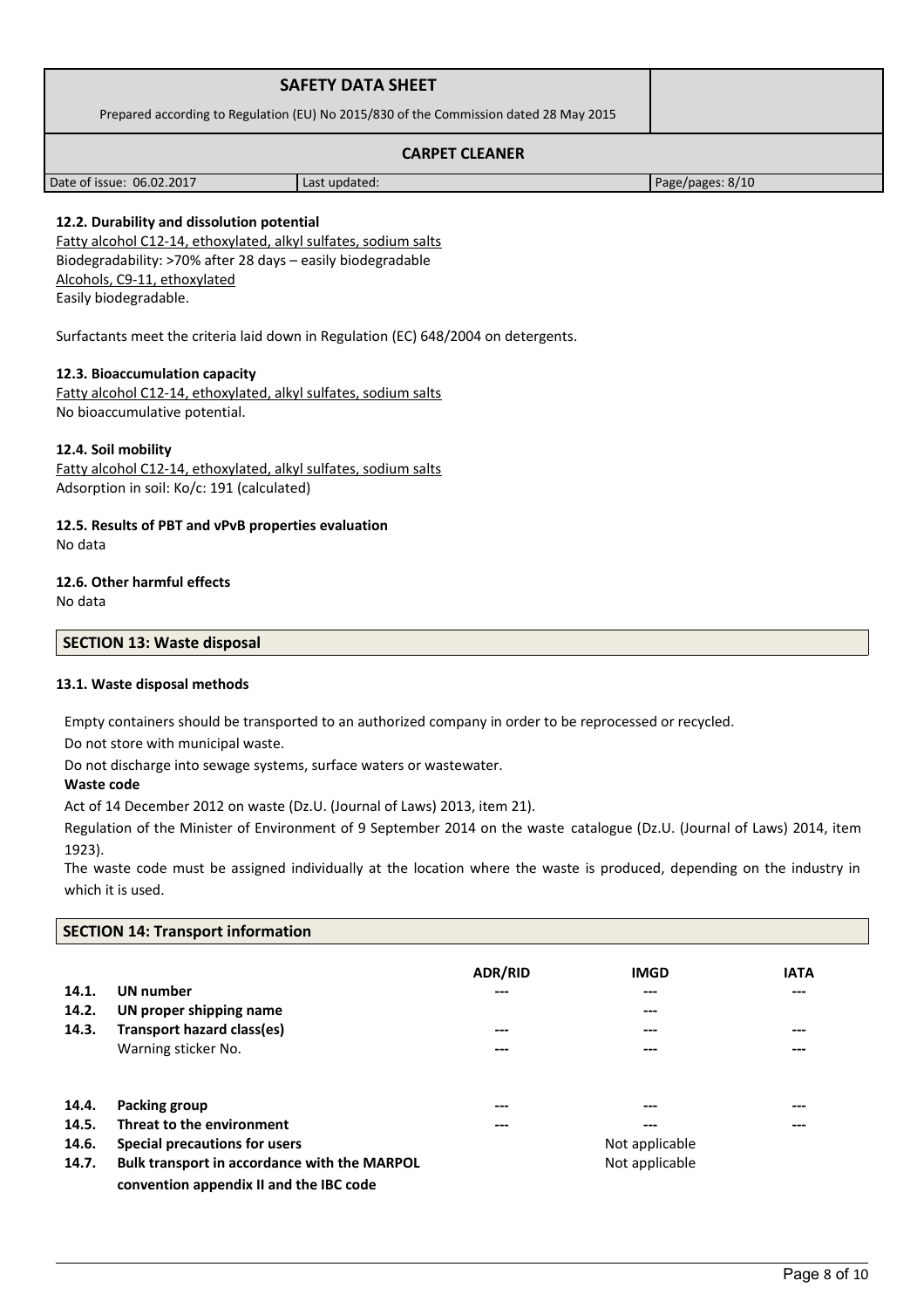| <b>SAFETY DATA SHEET</b>                                                              |  |  |  |  |
|---------------------------------------------------------------------------------------|--|--|--|--|
| Prepared according to Regulation (EU) No 2015/830 of the Commission dated 28 May 2015 |  |  |  |  |
| <b>CARPET CLEANER</b>                                                                 |  |  |  |  |

Date of issue: 06.02.2017 Last updated: Page/pages: 9/10

## **SECTION 15: Legal information**

# **15.1. Provisions of the law regarding safety and protection of the environment in relation to the substance or mixture This safety data sheet has been drawn up based on the following legal acts:**

- 1. Regulation (EC) No 1907/2006 of the European Parliament and of the Council of 18 December 2006 concerning the Registration, Evaluation, Authorization and Restriction of Chemicals (REACH), establishing a European Chemicals Agency, amending Directive 1999/45/EC and repealing Council Regulation (EEC) No 793/93 and Commission Regulation (EC) No 1488/94 as well as Council Directive 76/769/EEC and Commission Directives 91/155/EEC, 93/67/EEC, 93/105/EC and 2000/21/EC.
- 2. Regulation (EC) No 1272/2008 of the European Parliament and of the Council of 16 December 2008 on classification, labeling and packaging of substances and mixtures, amending and repealing Directives 67/548/EEC and 1999/45/EC, and amending Regulation (EC) No 1907/2006. [ATP1, ATP2, ATP3, ATP4, ATP5, ATP6]
- 3. Commission Regulation (EU) 2015/830 of 28 May 2015 amending Regulation (EC) No 1907/2006 of the European Parliament and of the Council on the Registration, Evaluation, Authorization and Restriction of Chemicals (REACH) as corrected (replaces Regulation EC No 453/2015)
- 4. Act of 25 February 2011 on the chemical substances and their mixtures (DZ.U. (Journal of Laws) No 63, item 322 with amendments).
- 5. Regulation of the Minister of Labor and Social Policy of 6 June 2014 on maximum permissible concentration and intensity of agents harmful to health in the work environment (Dz.U. (Journal of Laws) item 817).
- 6. Act of 14 December 2012 on waste (Dz.U. (Journal of Laws) 2013, item 21).
- 7. Regulation of the Minister of Environment of 9 September 2014 on the waste catalogue (Dz.U. (Journal of Laws) 2014, item 1923).
- 8. Classification of dangerous goods according to the European Agreement concerning the International Carriage of Dangerous Goods by Road (ADR).
- 9. Regulation of the Minister of Labor and Social Policy of 26 September 1997 on general provisions of occupational safety and health (Dz.U. (Journal of Laws) 2003 No 169, item 1650 with amendments).
- 10. Regulation of the Minister of Health of 30 December 2004 on occupational health and safety related to the presence of chemical agents in the workplace (Dz.U. (Journal of Laws) 2005 No 11, item 86 with amendments). Regulation of the Minister of Economy of 21 December 2005 on essential requirements for personal protection (Dz.U. (Journal of Laws) No 259, item 2173).

## **15.2. Chemical safety evaluation**

No chemical safety evaluation for the mixture.

# **SECTION 16: Additional information**

List of hazard statements from section: 3 **H225** Highly flammable liquid and vapor **H302** Harmful if swallowed **H314** Causes severe skin burns and eye damage **H315** Causes skin irritation **H318** Causes serious eye damage **H319** Causes serious eye irritation **H412** Harmful to aquatic life with long lasting effects

# **CAS** (Chemical Abstracts Service)

**EC number** means one of the following:

- the number of the substance as given in the European Inventory of Existing Chemical Substances (EINECS),
- the number of the substance as given in the European List of Notified Chemical Substances (ELINCS)
- the number in the inventory of chemical substances listed in the European Commission's publication "No-longer polymers"